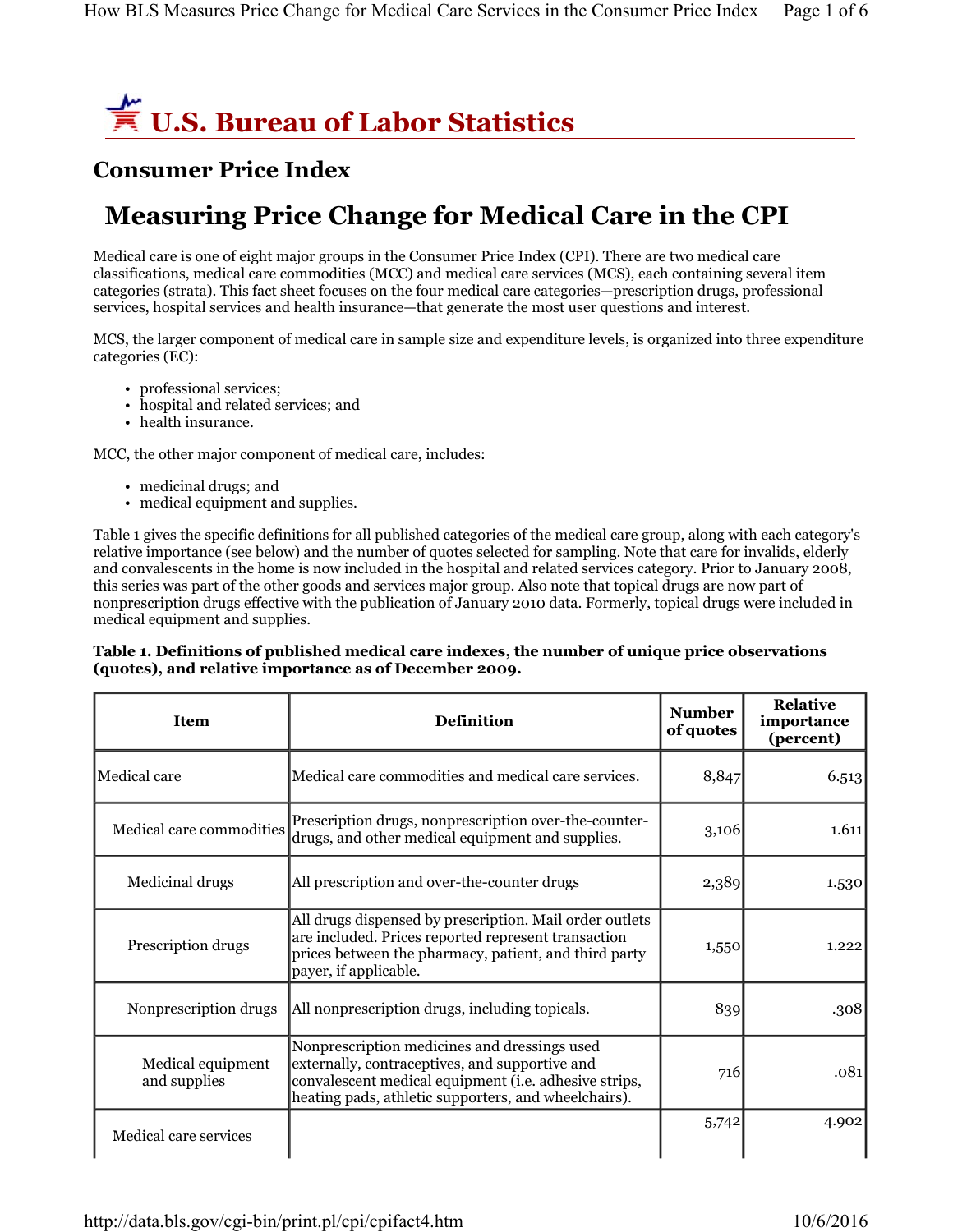|                                                                  | Professional medical services, hospital services,<br>nursing home services, and health insurance<br>imputation.                                                                                                                         |       |       |
|------------------------------------------------------------------|-----------------------------------------------------------------------------------------------------------------------------------------------------------------------------------------------------------------------------------------|-------|-------|
| Professional services                                            | Physicians, dentists, eye care providers, and other<br>medical professionals.                                                                                                                                                           | 3,329 | 2.796 |
| Physicians' services                                             | Services by medical physicians in private practice,<br>including osteopaths, which are billed by the physician.<br>Includes house, office, clinic, and hospital visits.<br>(Excludes ophthalmologists. See Eyeglasses and eye<br>care.) | 1,415 | 1.450 |
| Dental services                                                  | Services performed by dentists, oral or maxillofacial<br>surgeons, orthodontists, periodontists, or other dental<br>specialists in group or individual practice. Treatment<br>may be provided in the office or hospital.                | 883   | .715  |
| Eyeglasses and eye<br>care                                       | Services provided by opticians, optometrists, and<br>ophthalmologists. Includes eye exams, dispensing of<br>eyeglasses and contact lenses, office visits, and surgical<br>procedures in the office or hospital.                         | 642   | .249  |
| Services by other<br>medical professionals                       | Services performed by other professionals such as<br>psychologists, chiropractors, physical therapists,<br>podiatrists, social workers, and nurse practitioners in<br>or out of the office.                                             | 389   | .383  |
| Hospital and related<br>services                                 | Services provided to inpatients and outpatients.<br>Includes emergency room visits, nursing home care<br>and adult day care. Includes transaction prices only.                                                                          | 2,413 | 1.619 |
| Hospital services                                                | Services provided to patients during visits to hospitals,<br>ambulatory surgical centers, or other similar settings.                                                                                                                    | 1,891 | 1.358 |
| Inpatient* hospital<br>services                                  | Services for inpatients. Includes a mixture of itemized<br>services, DRG-based services, per diems, packages, or<br>other bundled services.                                                                                             | N/A   | N/A   |
| Outpatient*<br>hospital services                                 | Services provided to patients classified as outpatients<br>in hospitals, free standing services facilities,<br>ambulatory surgery, and urgent care centers.                                                                             | N/A   | N/A   |
| Nursing home and<br>adult day care<br>services                   | Charges for residential care at nursing homes, nursing<br>home units of retirement homes, and convalescent or<br>rest homes. Also includes non-residential adult day<br>care, a newer item with few price observations at this<br>time. | 327   | .148  |
| Care of invalids,<br>elderly and<br>convalescents in the<br>home | Fees paid to individuals or agencies for the personal<br>care of invalids, elderly or convalescents in the home<br>including food preparation, bathing, light house<br>cleaning, and other services.                                    |       | .113  |
| <b>Health Insurance</b>                                          | Indirect approach based on retained earnings method.<br>See health insurance section.                                                                                                                                                   | N/A   | .487  |

N/A: Data not adequate for publication.

\* Substratum index.

Although medical insurance premiums are an important part of consumers' medical spending, the direct pricing of health insurance policies is not included in the CPI. As explained below, BLS reassigns most of this spending to the other medical categories (such as Hospitals) that are paid for by insurance. The extreme difficulty distinguishing changes in insurance quality from changes in its price forces the CPI to use this indirect method.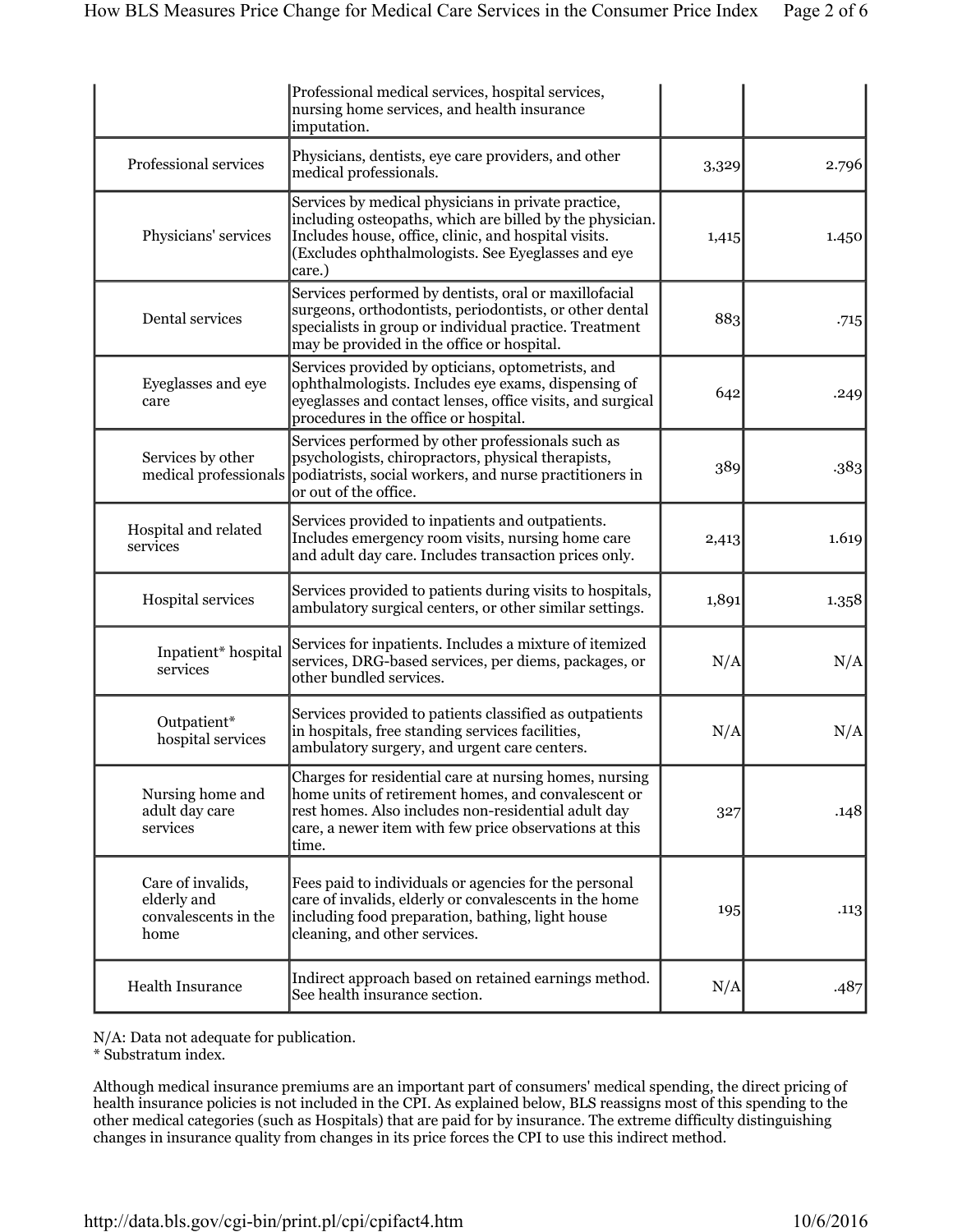#### **General Information on CPI Medical Care**

The CPI measures inflation at the retail level, and reflects the average price change over time for a constant quality, constant quantity market basket of goods and services. In most cases it approximates what households spend *out-ofpocket* on goods and services used for day-to-day living. Therefore, medical care indexes are limited to items with an out-of-pocket expenditure, although in the case of medical care the term out-of-pocket includes any health insurance premium amounts that are deducted from employee paychecks.

The Consumer Expenditure Survey (CE) collects annual consumer spending for each CPI category; this provides the basis for the item category weights. BLS replaces these weights every two years with ones based on more recent Consumer Expenditure Surveys. To obtain the category weights, BLS combines expenditures from the CE's for two years and updates them for price change to the December before their first use in the CPI. For example, the expenditures reported on CE's for 2007 and 2008 updated to December 2009 became the basic weights for use in the CPI from January 2010 through December 2011. Every month, to compute that month's index, BLS updates the base weights for price change from the previous month. Every year, the BLS publishes *relative importances* for the previous December; these are base weights updated for price change and expressed as a percentage of total weight. Weights for components with greater than average price change will increase more than those with smaller than average price change. As a result, the change in a component's relative importance from one December to the next reflects its price change relative to that of all other categories as well as the biennial weight updates.

For the medical care categories the CE collects information on household out-of-pocket expenses. These may include data such as healthcare services received, who received it, the amount of payment made, and insurance reimbursements received. Medical care expenditures eligible for the CPI include out-of-pocket expenses paid by the consumer. These include fees (not recouped through health insurance) that consumers paid directly to retail outlets for medical goods and to doctors and other medical providers for medical services, as well as health insurance premiums that consumers paid (including Medicare Part B). To arrive at the consumer out-of-pocket medical expense, the CE nets out direct insurance reimbursements to the consumer from the total amounts paid by the consumer.

Since medical care only includes consumers' out-of-pocket expenditures (and excludes employer provided health care), its share in the CPI is smaller than its share of gross domestic product (GDP) and other national accounts measures.

#### **Medical Care Outlet and Item Selection**

Throughout the year, the Bureau conducts household Point-of-Purchase surveys (POPS) in the CPI pricing areas. The POPS provides the sampling frame of outlets or retail businesses for most CPI item categories including those in the medical care indexes. BLS selects the outlet sample for each item category in each pricing area using probability proportional to the reported expenditure. Approximately one quarter of the outlets "rotate" annually so that over a four year period the entire outlet sample is reselected. This keeps the sample up to date and replenishes outlets lost to refusals and going out-of-business. BLS sends its field staff to the selected outlets to select a sample of items that the outlet sells in each assigned category; thus, the item sample rotates over the four year period. The field staff uses probability proportional to reported outlet sales for sampling goods and services priced in the CPI. During the initial visit to a business, the field staff verifies that the outlet carries the item category to be priced, proceeds to select a sample of items in the category based on the outlet's estimated or actual revenue, and records all price-determining features for the selected items. Some medical care items, such as prescription drugs or hospital services, require special sampling procedures to reduce the burden on the outlets' respondents.

#### **Prescription Drugs**

The *prescription drugs* index is comprised of drugs one may purchase by prescription at a retail, mail order or Internet pharmacy. However, prescription drugs that are primarily consumed and paid for as part of hospital visits are not included in this sample.

*Item sampling:* This index employs a streamlined sampling method. At each of the pharmacies selected, the BLS field staff selects a specific item for each of the assigned number of items to be priced. To do this, the field staff obtains a list of the last 20 prescriptions dispensed. This "last 20 list" serves as a proxy for *all* the prescription drugs dispensed at that pharmacy, and a price is obtained for each prescription on the list. The price includes both patient and insurance payments to the pharmacy, and the sum of all 20 prices makes up total spending (by the consumer at this pharmacy). Thus, each price represents an observed share of total spending, and the probability of any one prescription being selected is proportional to its share in total spending. The more frequently a certain drug shows up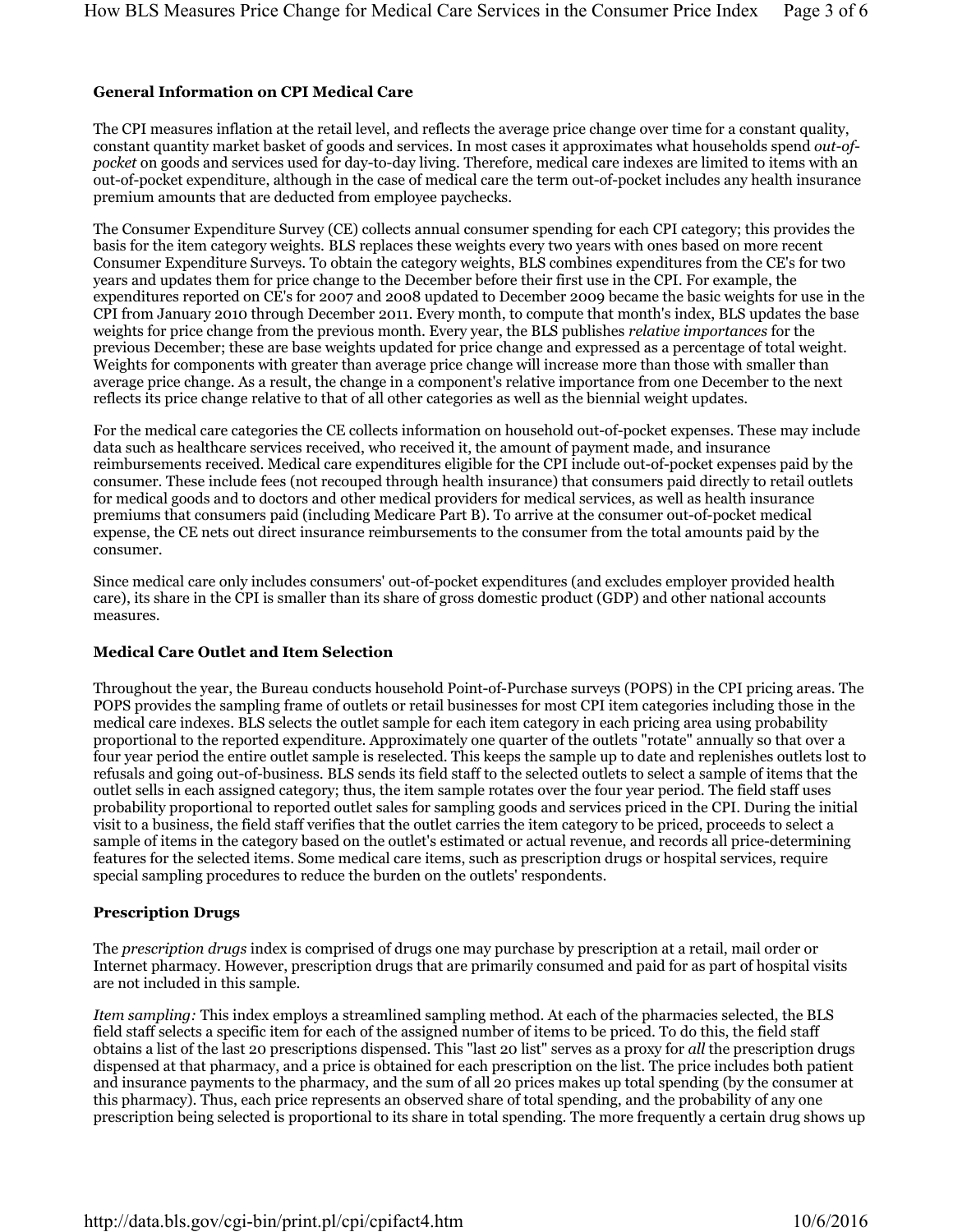in the "last 20 list" and the more expensive it is, the more likely it is to be selected for the index. This item selection procedure is done for every outlet when it is initiated for pricing.

#### **Special pricing procedures for prescription drugs**

*Drugs losing patent protection:* When a brand-name drug in the sample loses its patent protection, generic versions of the drug receive a one-time chance to replace the original, brand-name drug even if the pharmacy continues to sell the brand name drug. Six months after a drug in the sample loses patent protection, CPI field staff selects among all drugs (including the original) that the Food and Drug Administration deems to be therapeutically-equivalent. Delaying the reselection for six months allows emerging generic drugs an opportunity to gain market share. The chance of drug selection is proportional to the number of prescriptions sold for each version of the drug over the previous 3 months. If a generic is selected, the CPI treats any price difference between the original drug and its selected substitute as a price change, and reflects this change in the index in the month when the procedure was performed.

When prescription drugs become available over-the-counter (OTC), the CPI continues to price them in the *prescription drug* index until they rotate out under normal rotation procedures. They are not transferred to the *nonprescription drugs* index. The observations remain in the prescription drug sample, and any price change is reflected in the *prescription drug* index. Similarly, if any over-the-counter drugs were to change so they required prescriptions, they would remain in the *non-prescription drugs and medical supplies* index until the next rotation and any resulting price change would occur in that index.

#### **Professional Services**

The *professional services* index covers services that are performed and billed by private-practice medical doctors, dentists, eye care providers, and other medical providers. Physicians' and dental services have most of the weight for this category. Below is an example of initiating physicians' services, but the methodology applies to all providers in this EC.

*Item sampling:* At the initial visit CPI field staff establishes the practitioner's specialty, disaggregates to an appropriate service, and describes the characteristics of the selected visit and any related procedures on a CPIspecific checklist. Current Procedural Terminology (CPT) codes are collected to help describe the item accurately. Unless the selected combination of services changes or the CPT code is modified, the item descriptions remain fixed for pricing. The *physicians' services* index includes consumer out-of-pocket payments, Medicare B payments, and insurance reimbursements. The total fee reported for each priced service reflects the amount the physician expects to receive from the patient and/or insurance carrier.

#### **Hospital Services**

There is a growing consensus that the most appropriate way to measure hospital services is by tracking treatment outcomes rather than medical inputs consumed. From this vantage point, a day spent occupying a hospital room and the time in an operating room are not separate consumer services, but individual components of *one* hospital visit which may be all or part of a medical treatment. The current CPI method follows medical treatments, a method that lies between the old medical-inputs method and the ideal medical-outcomes method. Measuring the value of different treatment outcomes is the subject of research in the industry, but is not yet considered a feasible methodology for the CPI medical care indexes.

*Item sampling:* Hospital services include inpatient and outpatient services. The pricing unit is the hospital visit, defined by a date of admission, a date of discharge as documented on a hospital bill, and the specific diagnosis or medical condition. At the initial visit CPI field staff works with the respondent to select a hospital bill based on revenues generated by eligible payers (i.e. privately insured and uninsured patients). Then, the field staff describes the item in terms of the bundle of goods and services consumed during that visit, or the physical (or mental) state required for the patient to be discharged from the hospital. Bills used for the CPI are sanitized of patient-identifying characteristics and do not contravene the Health Insurance Portability and Accountability Act of 1996 (HIPPA) confidentiality mandates.

The objective of sampling for the hospital stratum is to identify a specific eligible payer to follow over time. The sampling is based on hospital revenue. The items are distinguished by their reason(s) for admission to the hospital (i.e. heart attack, emergency visit, scheduled surgery, chronic illness, diagnostics, etc.), and associated primary diagnosis type. They are further broken down by the insurers' reimbursement arrangements in the contract (i.e. itemized charges, diagnosis related group-DRG, case rate, per diem, etc.) and the patients' expected payments (if any).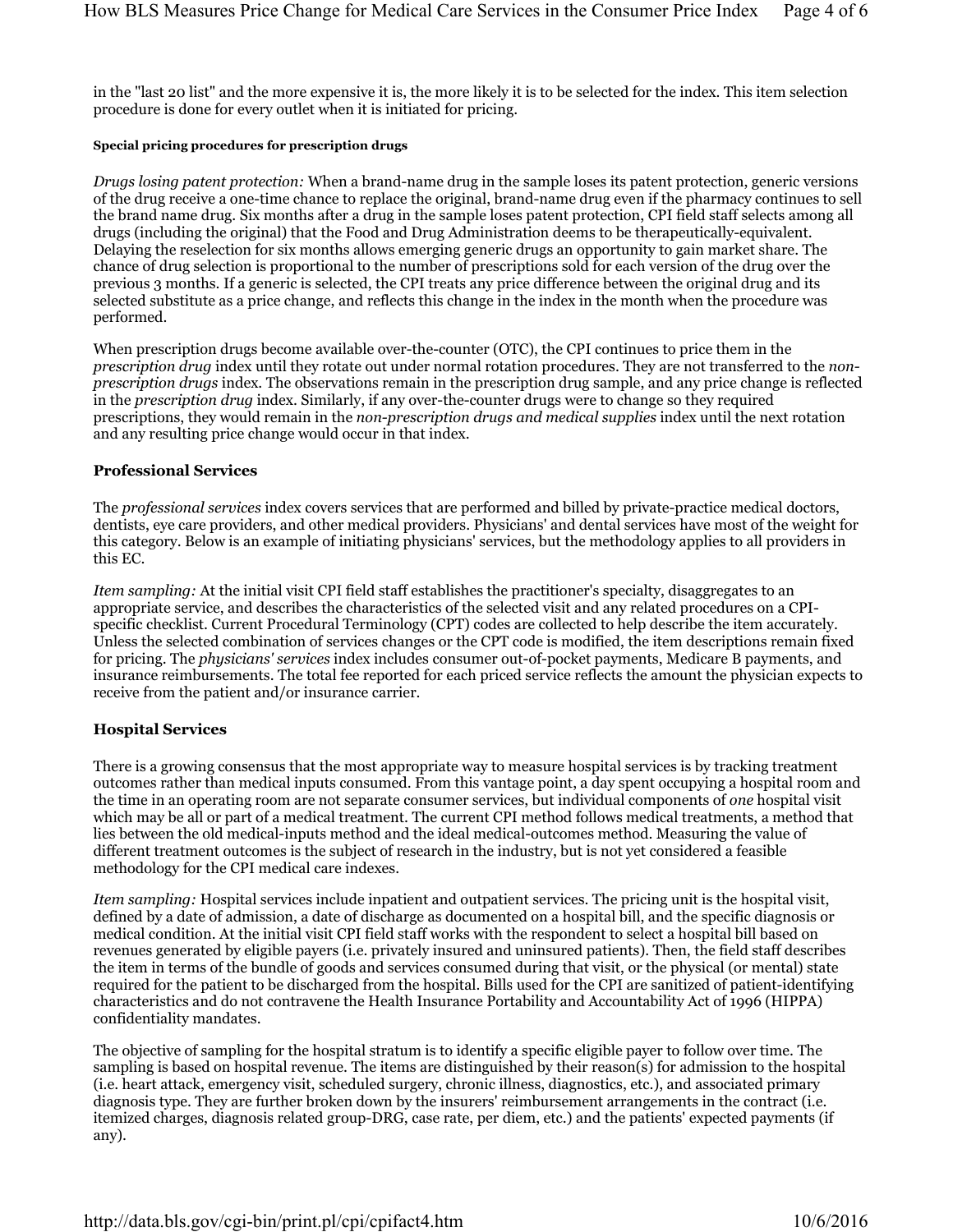The goal of the *hospital services* index is to follow the transaction prices of selected services over time while keeping price-determining characteristics constant. The transaction price is the reimbursement received by the provider from all eligible sources; it is the amount paid by the insurance carrier (if applicable) and/or patient's out-of-pocket payments. With the exceptions of fee-for-service and fee schedule, each type of reimbursement reflects a lump sum payment based on the diagnosis, the type of procedure performed, or a flat fee per unit of service. Only quotes with payer-based transaction prices are eligible for inclusion in the priced sample of hospital services.

#### **Health Insurance**

The CPI began publishing a *health insurance* index in January 2006. The weights in the CPI do not include employer-paid health insurance premiums or tax-funded health care such as Medicare Part A and Medicaid. Currently, the index employs an indirect method for measuring price changes for health insurance premiums. Under this indirect method, the *medical care* index will not be affected by changes in policy characteristics, such as modifications to policy benefits and utilization changes. The approach implicitly assumes that the level of service from individual carriers is strictly a function of benefits paid. While other components may affect the index, such as more convenient claims handling or a 24-hour nurse line, their effects are probably small. This indirect approach factors medical insurance premiums into two parts:

- Changes in the prices of medical care items covered by health insurance policies
- Changes in the cost of administering policies, maintaining reserves and, as appropriate, profits.

Most expenditure for health insurance goes to the first item above, and reflects insurers' payments for medical treatments. The CPI allocates this portion to the indexes that account for medical care items (i.e. physicians' services). Thus, the weights for most of MCS indexes reflect out-of-pocket expenditures plus allocated health insurance benefit payments. (It is for this reason that providers' reimbursements from insurance companies are valid prices for the CPI.)

The price change that the CPI uses for the remaining weight, changes in the retained earnings of health insurance carriers (the second item above), is the product of two relatives of change:

- The change in the retained earnings ratio, and
- The change in the cost of medical items from elsewhere in CPI *medical care*.

Retained earnings ratios are calculated based on data obtained from various industry sources. BLS acquires calendar year data on premium income, benefits payments, and retained earnings from national non-profit health insurance carriers and from Bests Insurance for commercial carriers. The relative of change is calculated by dividing the previous year's ratio by the current year's ratio. The relative of change is then converted to a monthly relative (by taking its twelfth root), and these changes are used monthly to reflect retention margins.<sup>1</sup> The second relative reflects price change for the eight medical care items whose basic weight includes allocated health insurance premiums.

Challenges to pricing *health insurance* The current indirect method for measuring health insurance premium changes does not mimic the way consumers pay for health care and it forces the medical care indexes to measure changes in what medical care providers receive from insurance companies rather than what consumers pay for the medical items out of pocket. A direct measure that would have an index for health insurance premiums along with out-of-pocket indexes for the various medical items would be an ideal way to measure medical care price change—provided that BLS could produce an accurate constant-quality index for health premiums. The CPI has tested the feasibility of directly pricing health insurance policies several times and each time showed that there were major barriers to obtaining data on changes in quality variables such policy benefits and utilization (the number of claims per insured). Consequently, BLS was unable to produce consistent constant-quality premiums for health insurance policies for use as CPI prices. BLS plans further research to find alternative methods for measuring health insurance premium inflation

Further information may be obtained from the Office of Prices and Living Conditions, Bureau of Labor Statistics, 2 Massachusetts Avenue, NE., Room 3615, Washington, DC, 20212, or by calling (202) 691-6985.

Material in this summary is in the public domain and, with appropriate credit, may be reproduced without permission. This information is available to sensory-impaired individuals upon request. Voice phone: (202) 691- 5200; Federal Relay Service: 1-800-877-8339

(1) A hypothetical example of the calculation of the change in retained earnings for commercial carriers: